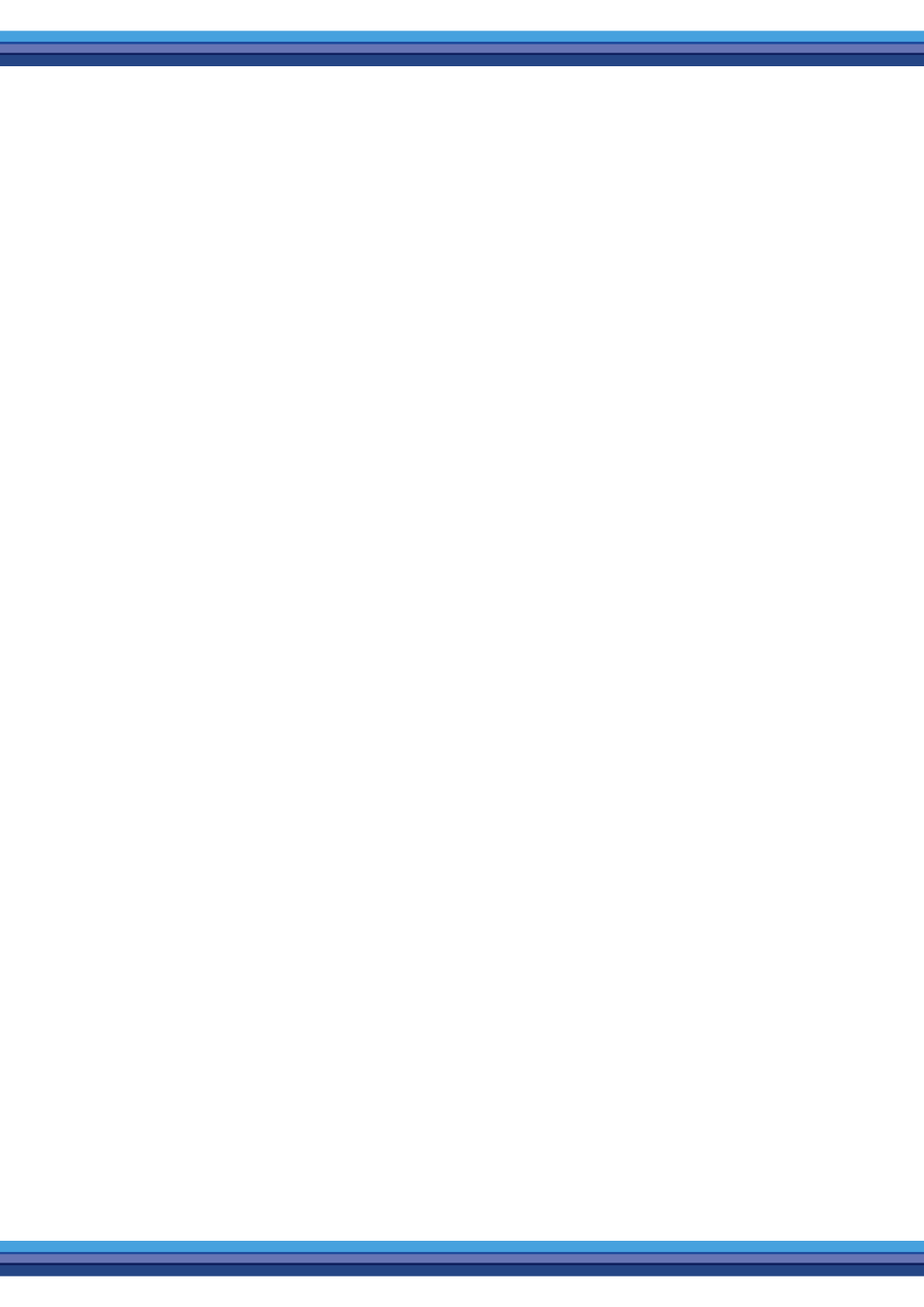## **Foreword by David Lloyd**

The Independent Custody Visitors (ICV) Scheme provides public and transparent assurance that the rights, entitlements, wellbeing and dignity of detainees in police custody in Hertfordshire is being maintained. It provides oversight and accountability, preventing the ill-treatment of detainees and ensures that a high-level of welfare is maintained. Members of the public, who have undergone extensive vetting and training, voluntarily perform the role of custody visits which fulfils the statutory obligations of the Police Reform Act 2002. These volunteers perform a crucial intermediary role between detainees and police, allowing detainees to raise any concerns about their treatment or their environment when in custody without feeling intimidated or uncomfortable by officers.

The scheme continues to build on success of previous years, and this report highlights the progress and the excellent work that has been made to the Hertfordshire ICV Scheme over the past year. I am delighted that this year my office were awarded Silver Award standard by the Independent Custody Visitors Association (ICVA) Quality Assurance Framework. To achieve this award, the Hertfordshire scheme was peer-assessed by nationwide schemes, and the award recognises our provision of a good standard of custody visiting and volunteer management.

I am pleased that over the past year 85 per cent of detainees did not raise any concern over their welfare to their custody visitors. Of the 15 per cent who did express some level of concern, there were no serious issues raised; these matters are discussed in the body of the report. The national campaigns for improvements to the treatment and welfare of female detainees have seen service provision in Hertfordshire exceeding national good practice following the good work of ICV volunteers. Through ICVs raising concerns from custody visits, the level of dignity of female detainees in Hertfordshire has been improved; female detainees can now be assured to receive services such as feminine hygiene packs and having access to female officers while in custody.

The development of accurate and detailed reporting will continue to feature as a key area of improvement for the scheme. Transparent reporting and data collection enables evidence-based improvements to custody standards and services provision for detainees. Changes to reporting this year has helped us to better identify specific areas of concern for detainees.

Looking to the future, the scheme is continuing to work towards achieving high ICVA accreditation which will accurately reflect the excellent work undertaken by the dedicated volunteers. I would like to thank the ICV volunteers of Hertfordshire for their valuable contributions over the past year, and I look forward to working with them over the upcoming year to continue to build on their impressive success.

Dani Llyl

**David Lloyd** Police and Crime Commissioner for Hertfordshire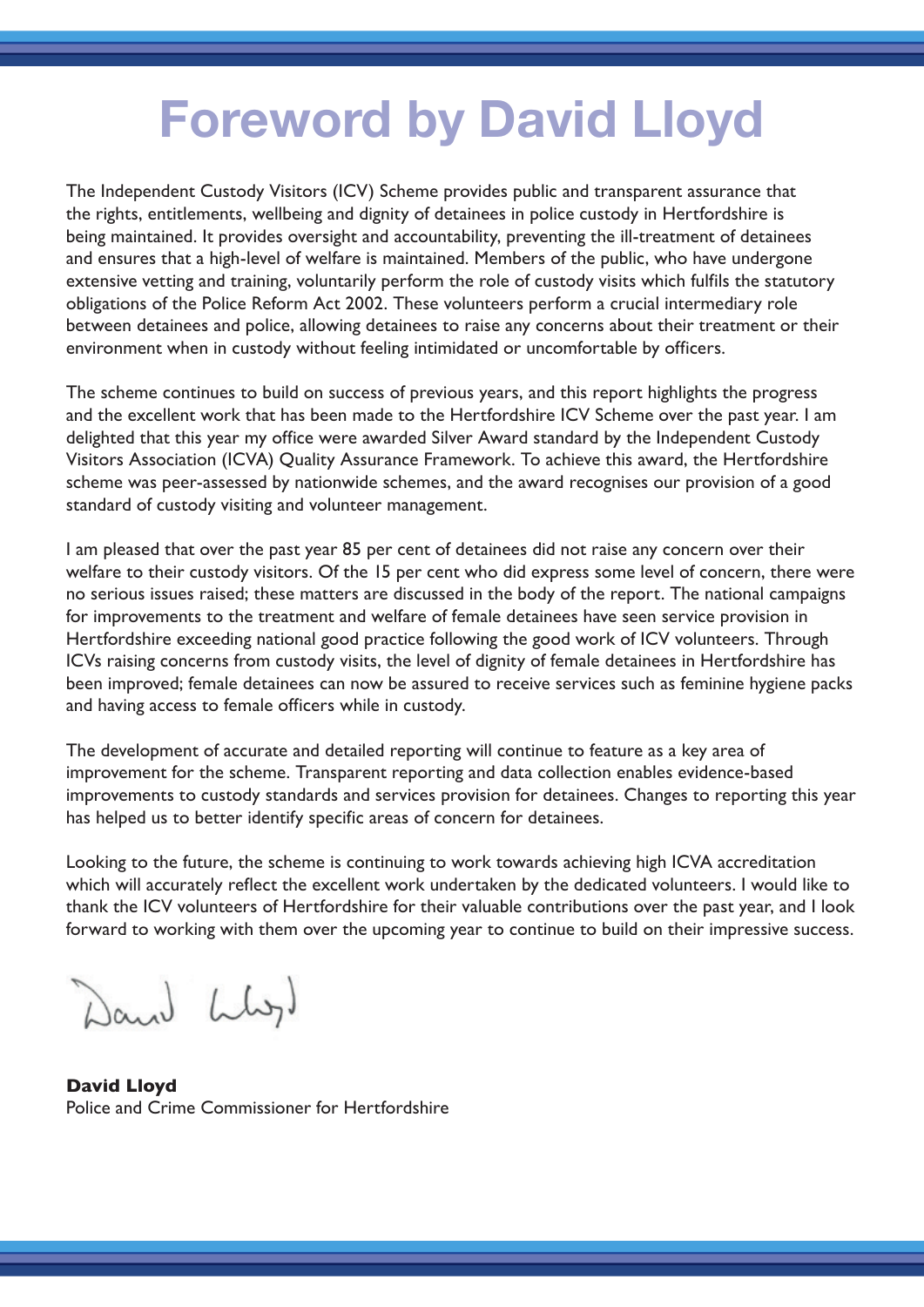## **Comments from Custody Chief Inspector Mike Todd**



Police Custody is a fundamental element of policing and it remains of significant national interest. Recent developments in the service's approach to topics such as mental health and children in custody and the current Independent Review on Deaths and Serious Incidents in Police Custody have served to maintain the high profile nature of this essential activity.

Custody remains one of the highest risk and most challenging areas of policing - with significant risk and expectations being placed upon Custody Officers, Detention Officers and PACE Inspectors on a daily basis. We are charged with the responsibility of looking after arguably our most chaotic, unpredictable and vulnerable individuals in society.

Our aim is to deliver a consistent and transparent custody operation that is safe, effective and efficient. The ICV volunteers' role is to ensure the Constabulary is delivering upon that aim and thereby reinforcing the already strong public confidence in its local police force.

There is much to reflect on over the last 12 months, which has seen significant change affecting Hertfordshire Custody. We have implemented a new IT system across the organisation – Athena. Athena is the largest collaborative police IT project ever to take place. It provides Hertfordshire with a new 'one-stop-shop' for its core policing functions. It joins up intelligence, investigations, custody and defendant management, helping Hertfordshire identify criminals more quickly and cut crime, in conjunction with many other Athena forces across the Country. The training, implementation and embedding of Athena has been a challenging time for Custody staff, but I am pleased to say that we are now realising the benefits.

The regional Custody healthcare contract naturally came to an end on 31st March 2019. Following a competitive procurement process, the new contract, effective 1st April 2019 has been awarded to CRG Medical Services.

We have continued to embed the most fundamental change to Bail since the introduction of the Police and Criminal Evidence Act decades earlier. This change created the default position that suspects will be released without bail unless pre-conditions are satisfied.

I previously reported building work that has taken place where custody cells across Bedfordshire, Cambridgeshire and Hertfordshire have been fitted with video screens to facilitate remote Inspector reviews via Skype. This innovative and creative project is the first of its kind in the country following successful securing of funding from the Police Transformation Fund and go – live is anticipated imminently. Following post implementation review further work will continue to add other features including; remote interpreter's services, legal consultation and Appropriate Adult Services – in addition to facilitating positive media messaging.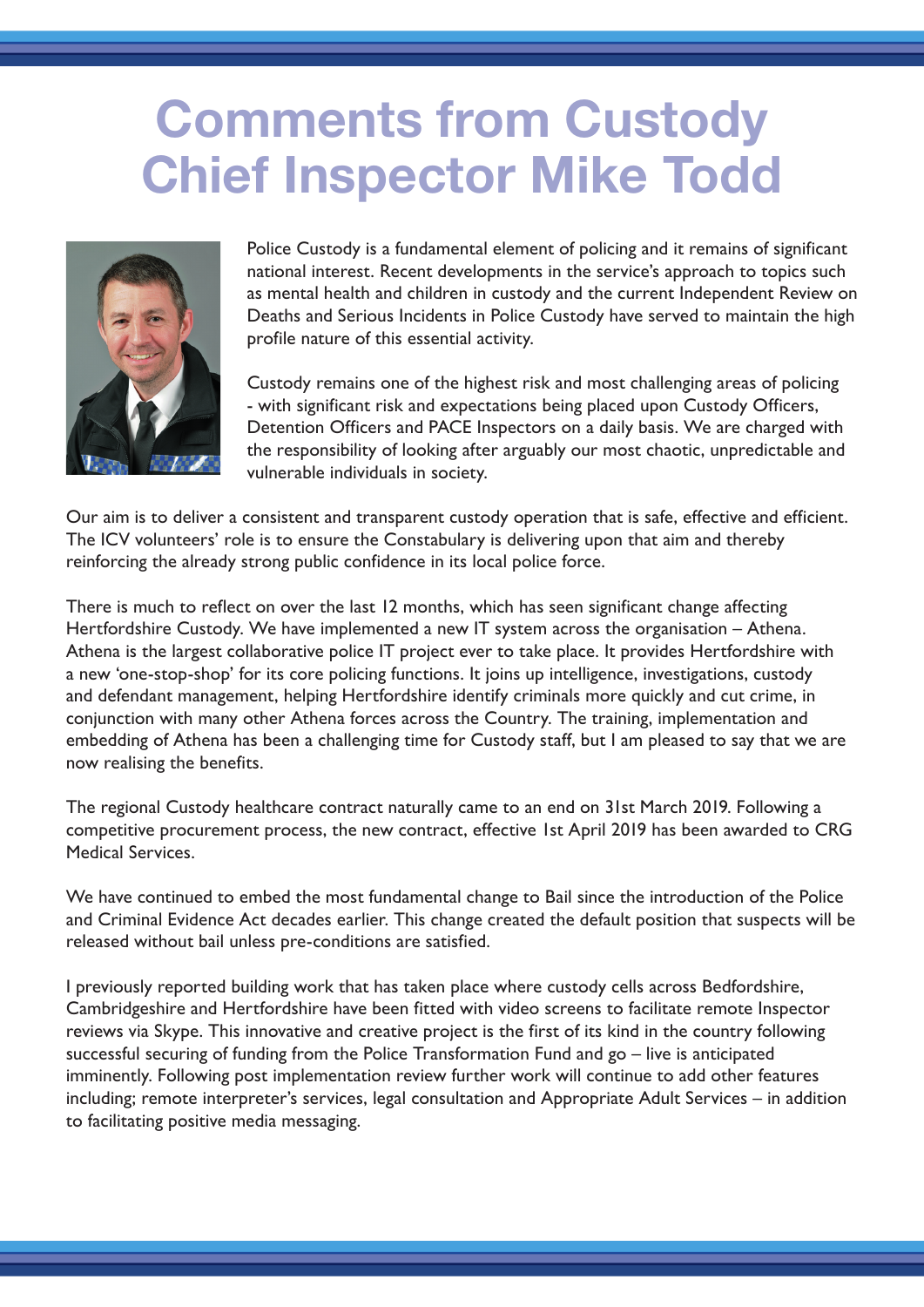The work of the ICVs is highly important and I have worked closely with the Police and Crime Commissioner's Office this year to help promote further the status and impact of the Independent Custody Visitors Scheme in Hertfordshire. I welcome and value the work of the ICV volunteers; independently visiting Stevenage and Hatfield Custody suites to check on the treatment of detainees and the conditions in which they are held and that their rights and entitlements are being observed.

The inspections and subsequent feedback - more important than ever following significant change, helps inform and reassure me that we remain effective, efficient and legitimate. We continue to focus on HMIC / HMIP visits across the country – identifying best practice and together with the introduction of The National Custody Strategy will look to target ICV visits in the future to support strategy and deliver improvements to custody services.

I would like to thank all of the ICV Volunteers for their outstanding effort last year, and look forward to working with you in the forthcoming year.

#### **Mike Todd, Chief Inspector**

Hertfordshire Constabulary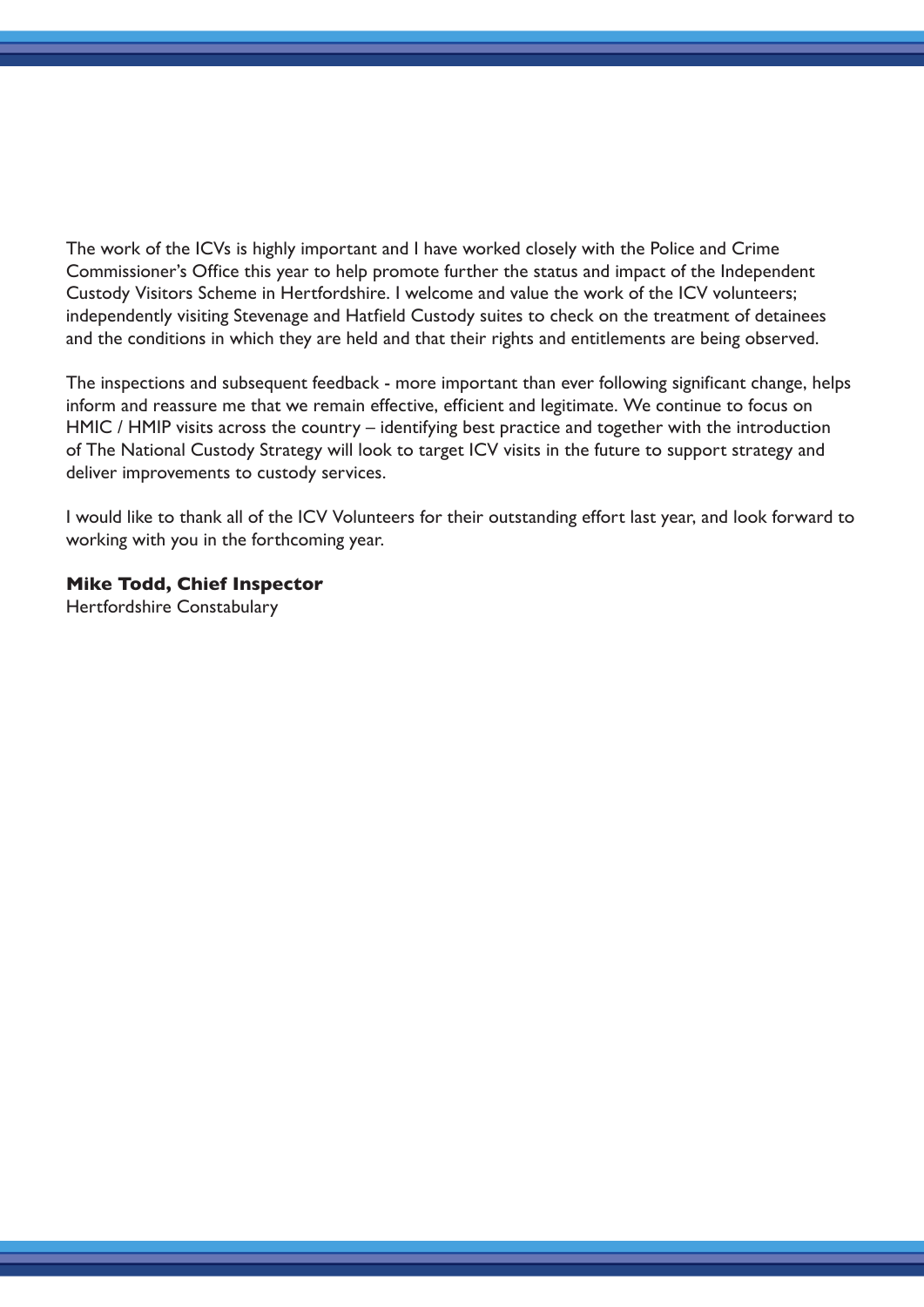## **Overview of the scheme**

Under the Police Reform Act 2002, all police force areas are required to have a custody visiting scheme in place. The scheme gives the public reassurance that detainees are being treated fairly by carrying out independent checks to ensure their legal rights and entitlements<sup>1</sup> are given as well as checking their welfare and dignity are being maintained. For detainees this is a time when they may be feeling vulnerable or confused. ICVs also review the custody suites for issues around cleanliness and maintenance.

Following the introduction of Police and Crime Commissioners (PCC) under the Police Reform and Social Responsibilty Act (2011), David Lloyd was elected as PCC for Hertfordshire and took on responsibility for the operation of the Independent Custody Visiting Scheme in Hertfordshire. The Commissioner's office manages and supports the smooth running of the scheme including the day to day enquiries, recruitment of the volunteers and ensures improvements and development of the scheme.

ICVs are unpaid volunteers who live, work or study in Hertfordshire. Currently there are 37 ICVs from across the county, visting the custody suites at Hatfield and Stevenage. All visits are unannounced and take place throughout the 24 hour period 7 days a week. The ICVs are trained to introduce themselves to people in custody and ask questions to ensure that their treatment is fair and that they have access to their rights and entitlements. At the beginning of each visit, ICVs are informed of the number of detainees in custody at the suite being visited. These detainees are then introduced to the ICVs and seen by them subject to the detainees availability and consent.

During each visit, ICVs complete a report form summarising their visit to individual detainees. This is forwarded to the Scheme Administrator and the hard copy left with custody staff. Concerns raised by ICVs are reported to the Custody Inspector or escorting officer at the time of the visit, and to the Scheme Administrator in the PCC's Office via the report form. The Scheme Administrator highlights any concerns to the Custody Chief Inspector via email, telephone or during regular meetings depending on the urgency. The ICVs also have an opportunity to raise general concerns and matters arising from visits at their regular half yearly meetings.

Although the role of an Independent Custody Visitor is an unpaid voluntary role, all ICVs are encouraged to complete an expenses form to allow any costs associated with visiting to be reimbursed. Additionally the Commissioner continues, as in previous years, to incur other minimal costs for running the scheme such as training costs, printing costs, catering for panel meetings, conference booking fees and office membership to the Independent Custody Visiting Association (ICVA). ICVA provides leadership to Independent Custody Visiting schemes in the UK, helping to define their aims and ensuring that schemes remain up to date in policing reforms.

1

1 An extensive list of these legal rights are provided under the section Rights of Detainees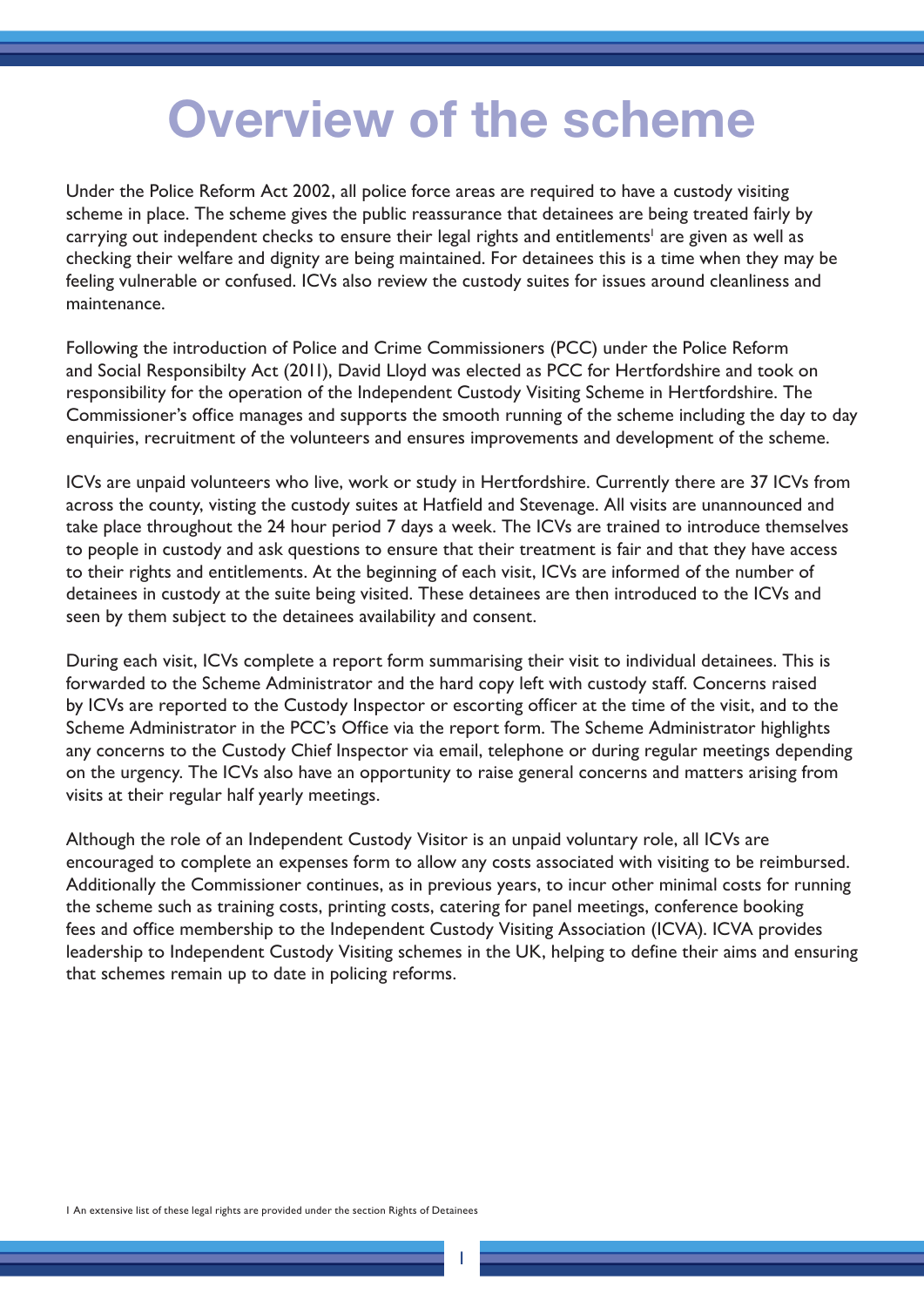## **Introduction to Police Custody in Hertfordshire**

During the reporting period (1st April 2018 to 31 March 2019), 14,667 detainees passed through both custody suites, 8,611 at Hatfield and 6,056 in Stevenage. This compares to a total of 16,362 detainees, a decrease of 10.5 per cent, from the previous year. Over that time period, ICVs made a total of 146 custody visits seeing a total of 777 detainees from a possible 921 who were available to visit. 144 detainees did not consent to be visited by an ICV (see Figure 1).

ICVs are not always able to see detainees for a variety of reasons. This includes those who are unavailable or unable to consent to have a visit. This is often due to detainees: being asleep, intoxicated, deemed too violent by custody staff, being interviewed, in Court, with a health care professional or providing a DNA sample.

| Custody<br>Suite<br><b>Visited</b> | No. of<br>visits<br>undertaken | No. of<br>detained<br>persons<br>held | No. of<br>detainees<br>available to<br>visit | No. of<br>detained<br>persons<br>visited | $%$ of<br>detainees<br>visited<br>(of those<br>available) | No. of<br>detained<br>persons<br>not visited |
|------------------------------------|--------------------------------|---------------------------------------|----------------------------------------------|------------------------------------------|-----------------------------------------------------------|----------------------------------------------|
| <b>Hatfield</b>                    | 78                             | 1138                                  | 591                                          | 507                                      | 86%                                                       | 573                                          |
| Stevenage                          | 68                             | 692                                   | 330                                          | 270                                      | 82%                                                       | 364                                          |
| <b>TOTAL</b>                       | 146                            | 1830                                  | 921                                          | 777                                      | 84%                                                       | 937                                          |

#### **Figure 1: Breakdown of the visits for the period 1st April 2018 to 31st March 2019**

The number of persons detained at the time of ICV visits is lower than last year, proportionally to the reduction of detainees generally, the percentage of those visited is one per cent less, reduced to 84 per cent from 85 per cent. In the last two years there has been a lower percentage of detainees seen due to the introduction of anti-social hours visiting where many detainees have entered their rest periods.

#### **Figure 2: Comparison of detainees seen in the last 4 years**



male volunteers and  $42\%$  female volunteers. The demographic of our ICVs show that they icelled that they icelled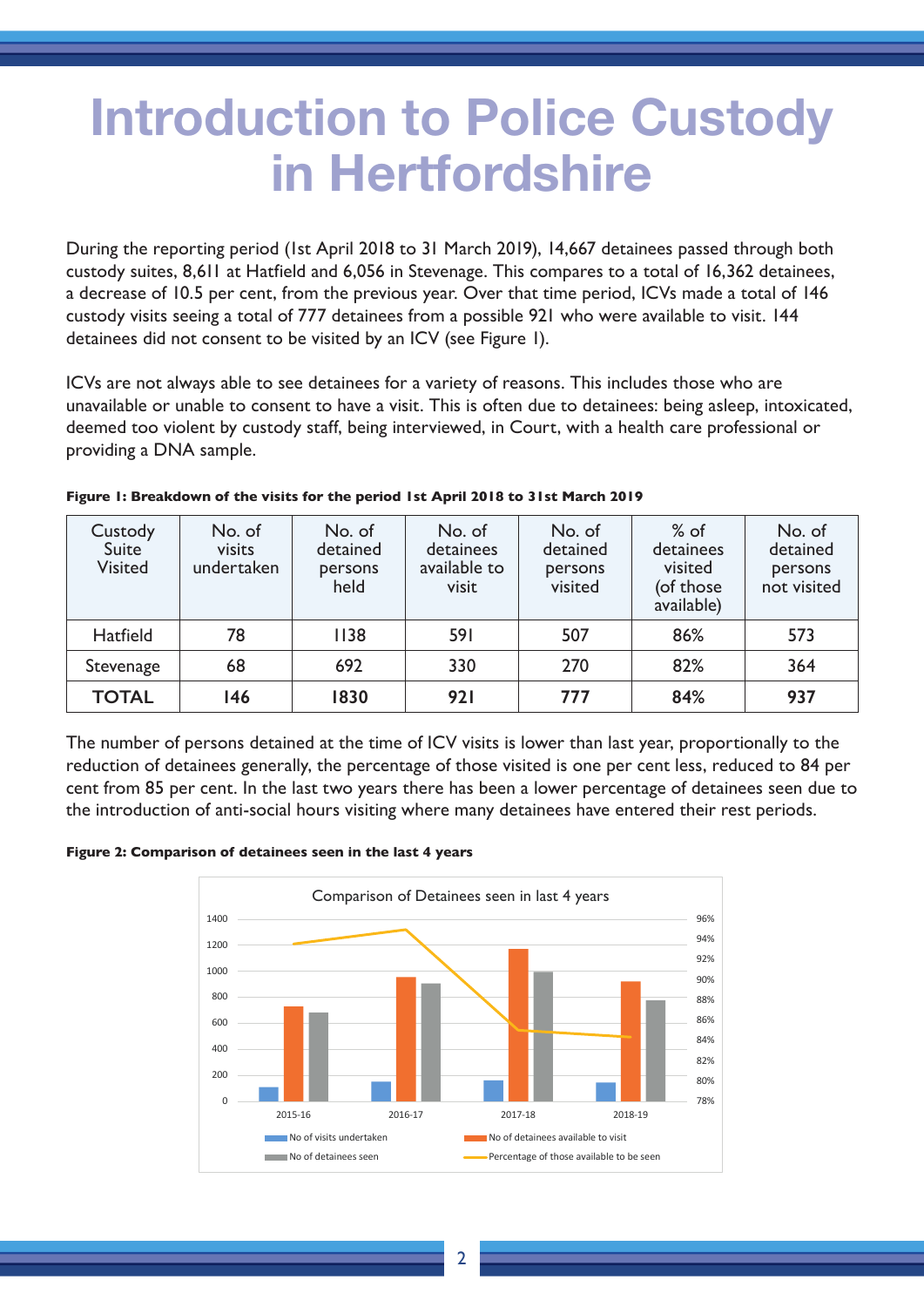### **Profile of the Independent Custody Visitors**

There are 37 Independent Custody Visitors who live, work or study in Hertfordshire. 58 per cent are male volunteers and 42 per cent female volunteers. The demographics of our ICVs show that they are broadly representative of the Hertfordshire population with regards to ethnicity (Figure  $3<sup>2</sup>$ ) but they are not in terms of age (Figure 4<sup>3</sup>), this will be an area of focus for recruitment in the coming year. Of the 37 ICVs, most have volunteered in that capacity for several years, including one for 30 years.



**Figure 3: Ethnicity of the Independent Custody Visitors (2018-2019)**



**Figure 4: Age of ICVs**

2 According to the Office for National Statistics 2011 Census Hertfordshire ethnicity is represented by 80% White English/Welsh/Scottish/British, 1% Asian Pakistani, 1% Black Carribbean

**Matters arising from custody visits**  64, 8% aged 65-74 and 5% aged 75-84. 3 According to the Office for National Statistics 2011 Census the comparable age range in Hertfordshire was represented by 22% aged 30-44, 20% aged 45-59, 6% aged 60-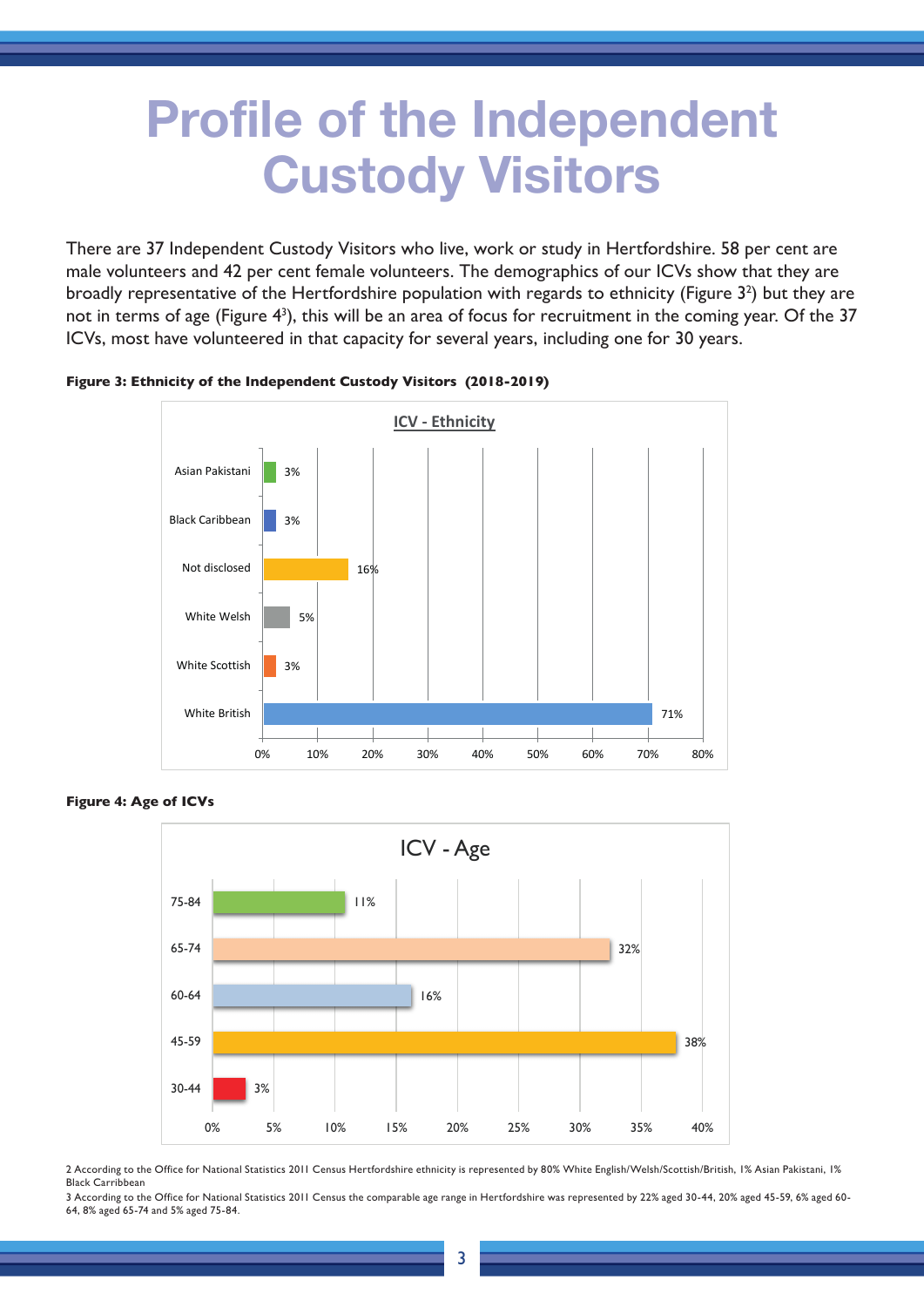## **Matters arising from custody visits**

Hertfordshire Custody Visitors plan to make two visits per week to each custody suite. The visits take place to provide coverage over a 24 hour period, but are scheduled to ensure that both suites are not visited at exactly the same time in order to minimise operational disruption. In order to better understand the needs of those in custody and interrogate the data, the Commissioner made amendments to the ICV reporting framework. These changes have allowed for a fuller data collection, collation and reporting to take place, which is reflected in the report data contained in this report.

During 2018/19 of the 777 detainees visited, issues were noted from 117 (15 per cent) detainees. In total 193 issues<sup>4</sup> were reviewed. Positively, 85 per cent of detainees did not raise any issues regarding their welfare whilst in custody. 42 (five per cent) detainees gave positive comments surrounding their detention whilst ICVs recorded 42 positive comments predominantly around custody staff and facilities in the care of the detainees.

Owing to the way data was collected during 2017/18 it appeared that medical and mental health issues represented a significant proportion of the concerns. The categories were revised in 2018/19 with more detailed sub-categories in accordance with national practice and have provided a more accurate and detailed picture of the specific areas in custody that cause detainees concern. These changes have ensured that data collected is accurate and representative.

The revised categories are listed below in Figure 5.

|                | <b>Categories of issues raised</b> | Number of issues raised | % of total |
|----------------|------------------------------------|-------------------------|------------|
|                | Rights of detainee                 | 109                     | 39%        |
| $\overline{2}$ | Cleaning                           | 9                       | 7%         |
| 3              | Vulnerable detainees               | 16                      | 6%         |
| $\overline{4}$ | Food drink reading                 | $\overline{13}$         | 5%         |
| 5              | ICV staff issues                   | 12                      | 4%         |
| 6              | Access to amenities                | $\overline{10}$         | 4%         |
| $\overline{7}$ | Maintenance                        | 9                       | 3%         |
| 8              | Services available                 | 3                       | 1%         |
| 9              | <b>Detention issues PACE</b>       | $\overline{2}$          | 1%         |
|                | Positive feedback                  | 84                      | 30%        |
|                | Total concerns/comments noted      | 277                     |            |

#### **Figure 5: Categories of issues raised by ICVs**

4 More than one issue may have been reported by each detainee or may have been expressed by an ICV and exclude the positive comments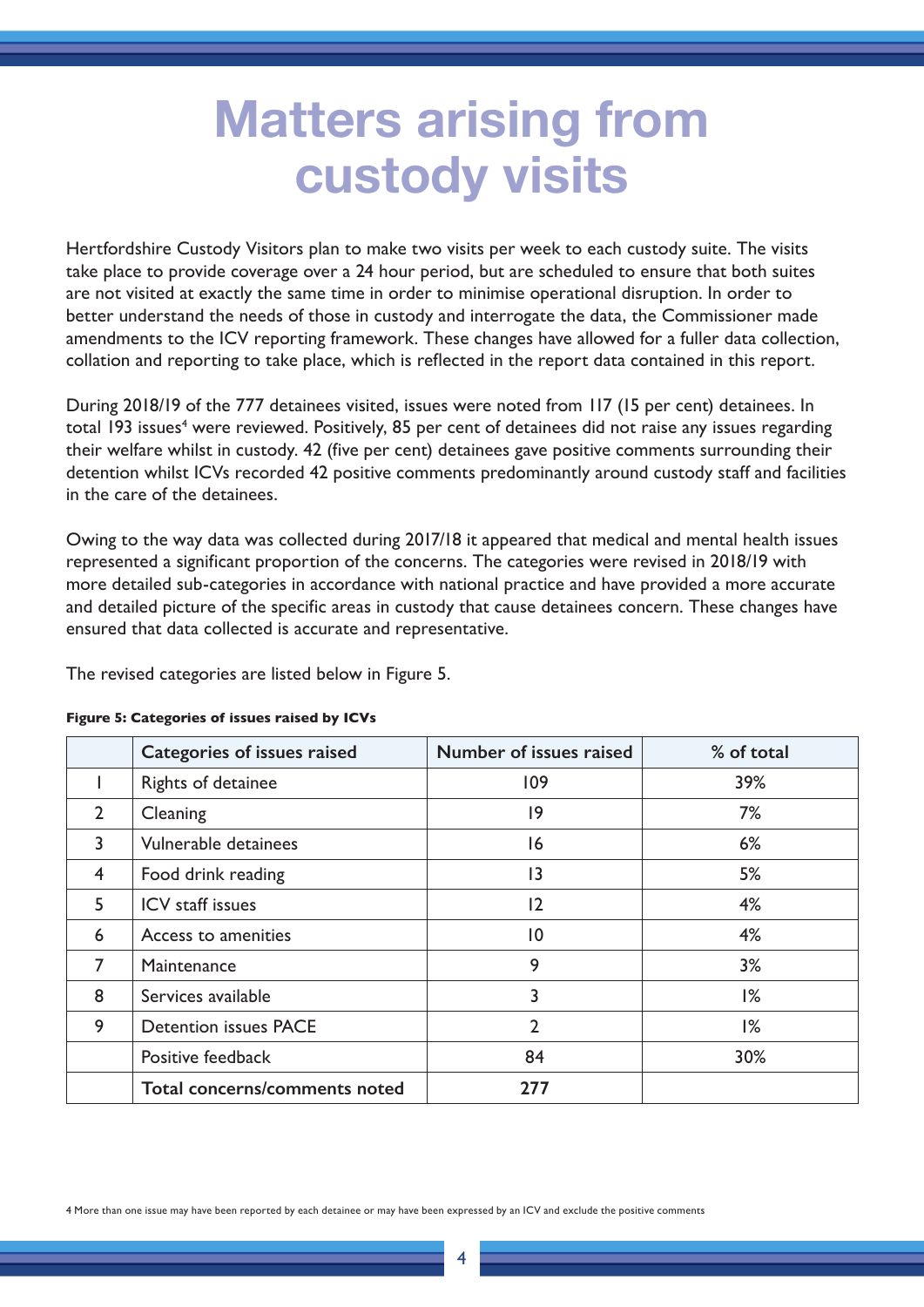### **1. Rights of Detainee**

The category reporting the largest number of issues was Rights of Detainee not being given in one form or another, this is sub-categorised as follows:

|                                      | Number of Issues raised | % of total |
|--------------------------------------|-------------------------|------------|
| Access to medical help               | 32                      | 34%        |
| Phone call                           | 26                      | 24%        |
| Access to free legal advice          | 9                       | 17%        |
| Access to drink                      | 16                      | 15%        |
| Access to food                       | 13                      | 12%        |
| Not given rights                     |                         | 1%         |
| Someone informed of their location   |                         | 1%         |
| <b>Contact Embassy</b>               |                         | 1%         |
| Privacy while receiving legal advice | 0                       | 0%         |
| Access to "Codes of Practice"        | O                       | 0%         |
| Can see written notice of rights     | U                       | $0\%$      |
| Access to interpreter/language cards | U                       | $0\%$      |
| Access to complaints procedure       | 0                       | $0\%$      |
| <b>Total issues noted</b>            | 109                     |            |

**Figure 6: Sub-categories of issues relating to the Rights of Detainee**

Access to medical help was the area which required most attention. Of the 32 issues raised 14 detainees asked the ICVs to see a Health Care Practitioner (HCP) relating to physical health issues, 17 wanted medication and one person was waiting for the HCP to arrive. Where the HCP was required either custody staff had or did inform the HCP, the need for medication was addressed and was either being taken to custody by a family member or appropriate alternative medication was prescribed by the HCP.

Issues relating to rights to telephone calls were generally initiated in conversation with ICVs. These were instances where there had been operational reasons for the delay and those recently arrived in custody. 19 areas of concern related to access to legal advice. On arrival into custody, detainees may decline free legal advice when asked by an officer during the booking into custody process. In some instances a concern may have been raised if a solicitor had not arrived at the time of an ICV visit. In other cases, the detainee, when speaking to someone independent who is not a police officer may take the opportunity to change their mind, and legal advice is then requested. Food and drink are frequently refused initially by a detainee and then requested when ICVs are present, particularly those unfamiliar with the process of being taken into custody.

Figures 7 and 8 breakdown issues raised by the ethnicity of the detainee. They show that there are no issues regarding disproportionality.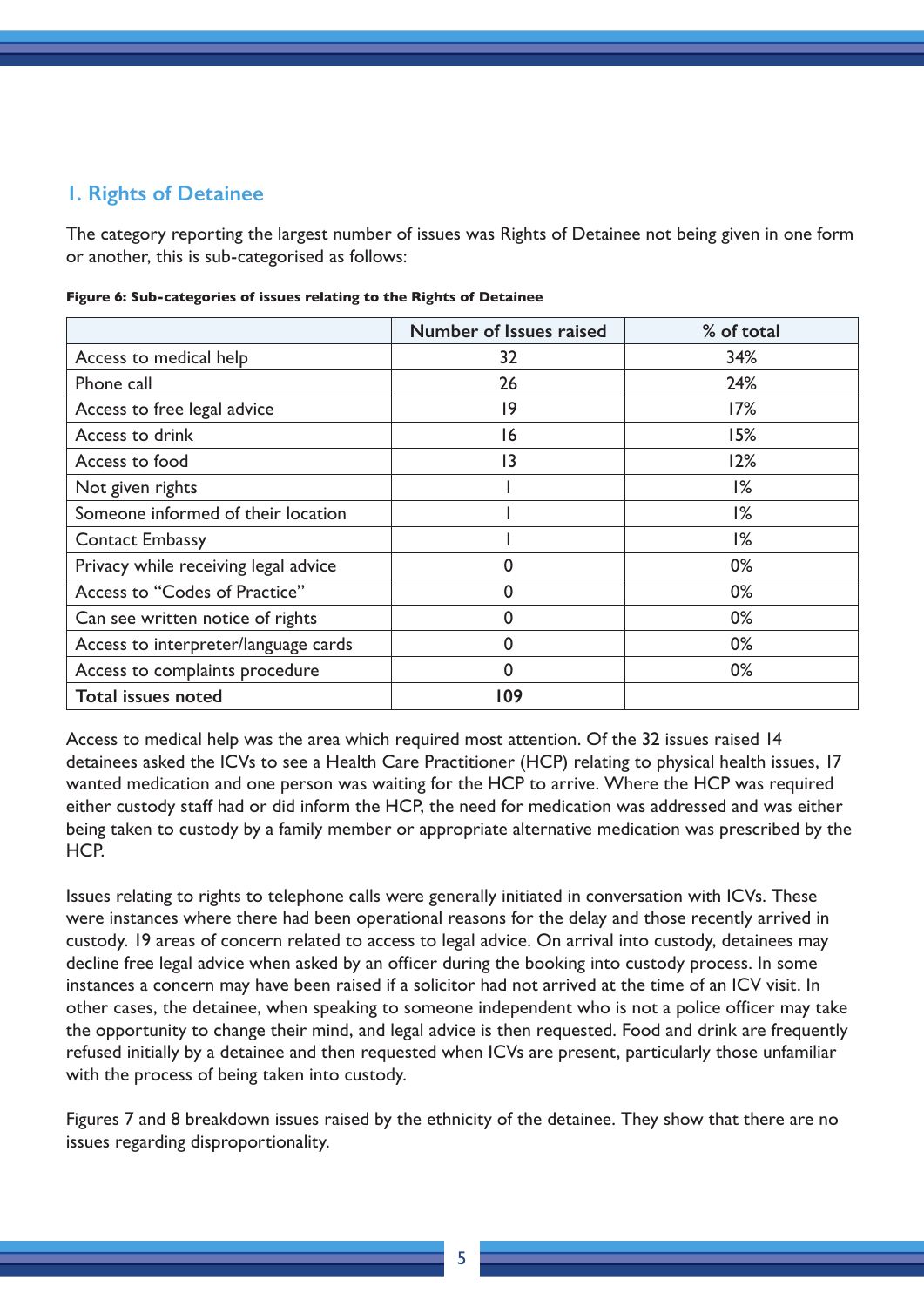#### **Figure 7: Access to Medical Help by ethnicity category**

| <b>Ethnicity</b>                                                                                                         | Percentage |
|--------------------------------------------------------------------------------------------------------------------------|------------|
| <b>White British</b>                                                                                                     | 31%        |
| White Irish                                                                                                              | 3%         |
| Any other white                                                                                                          | 25%        |
| Asian/British Indian                                                                                                     | 3%         |
| <b>Black/British Caribbean</b>                                                                                           | 3%         |
| Any other ethnic group                                                                                                   | 3%         |
| Refused/Not Stated (when detainee asked)                                                                                 | 13%        |
| Not recorded by ICV (nothing recorded by ICV either as<br>Refused/Not Stated as above or blank from the Athena snapshot) | 19%        |

NB: In terms of access to medical help the ethnicity breakdown of the 32 is as follows (3% = 1 person)

#### **Figure 8: Rights of Detainee by ethnicity category**

|                                | Rights Of Detainee | Vulnerable Detainees | Access to Amenities | Services Available | Cleaning | Maintenance | Food/Drink/Reading | Detention Issues PACE | ICV Staff Issues | Positive Feedback |
|--------------------------------|--------------------|----------------------|---------------------|--------------------|----------|-------------|--------------------|-----------------------|------------------|-------------------|
| <b>White British</b>           | 17%                | $1\%$                |                     | $1\%$              | 2%       | 2%          | 4%                 | 1%                    |                  | 12%               |
| White Irish                    | 1%                 |                      |                     |                    |          |             |                    |                       |                  |                   |
| Any other White                | 14%                | 1%                   | 1%                  |                    |          |             | 1%                 |                       |                  | 1%                |
| White and Black Caribbean      |                    |                      |                     |                    |          |             |                    |                       |                  | 1%                |
| <b>White and Black African</b> |                    |                      |                     |                    |          |             |                    |                       |                  |                   |
| Mixed White and Asian          |                    |                      |                     |                    |          |             |                    |                       |                  |                   |
| Any other Mixed                |                    |                      |                     |                    |          |             |                    |                       |                  |                   |
| Asian/British Indian           | 1%                 |                      |                     |                    |          |             |                    |                       |                  |                   |
| Asian/British Pakistani        | 1%                 |                      |                     |                    |          |             |                    |                       |                  |                   |
| Asian/ British Bangladesh      |                    |                      |                     |                    |          |             |                    |                       |                  |                   |
| Any other Asian                |                    |                      |                     |                    |          |             |                    |                       |                  |                   |
| <b>Black/British Caribbean</b> | 1%                 |                      |                     |                    |          |             |                    |                       |                  |                   |
| <b>Black/British African</b>   |                    | 1%                   | 1%                  |                    |          |             |                    |                       |                  | 1%                |
| Any other Black                | 1%                 |                      | 1%                  | $\frac{9}{6}$      |          |             |                    |                       |                  | 1%                |
| Chinese                        |                    |                      |                     |                    |          |             |                    |                       |                  |                   |
| Any other Ethnic Group         | 1%                 |                      |                     |                    |          |             |                    |                       |                  |                   |
| <b>Refused/Not Stated</b>      | 10%                | 3%                   | 2%                  |                    | 2%       | 1%          | $1\%$              |                       |                  | 5%                |
| Not Recorded By ICV            | 2%                 | 1%                   | $1\%$               |                    |          |             | 3%                 |                       | 2%               | 4%                |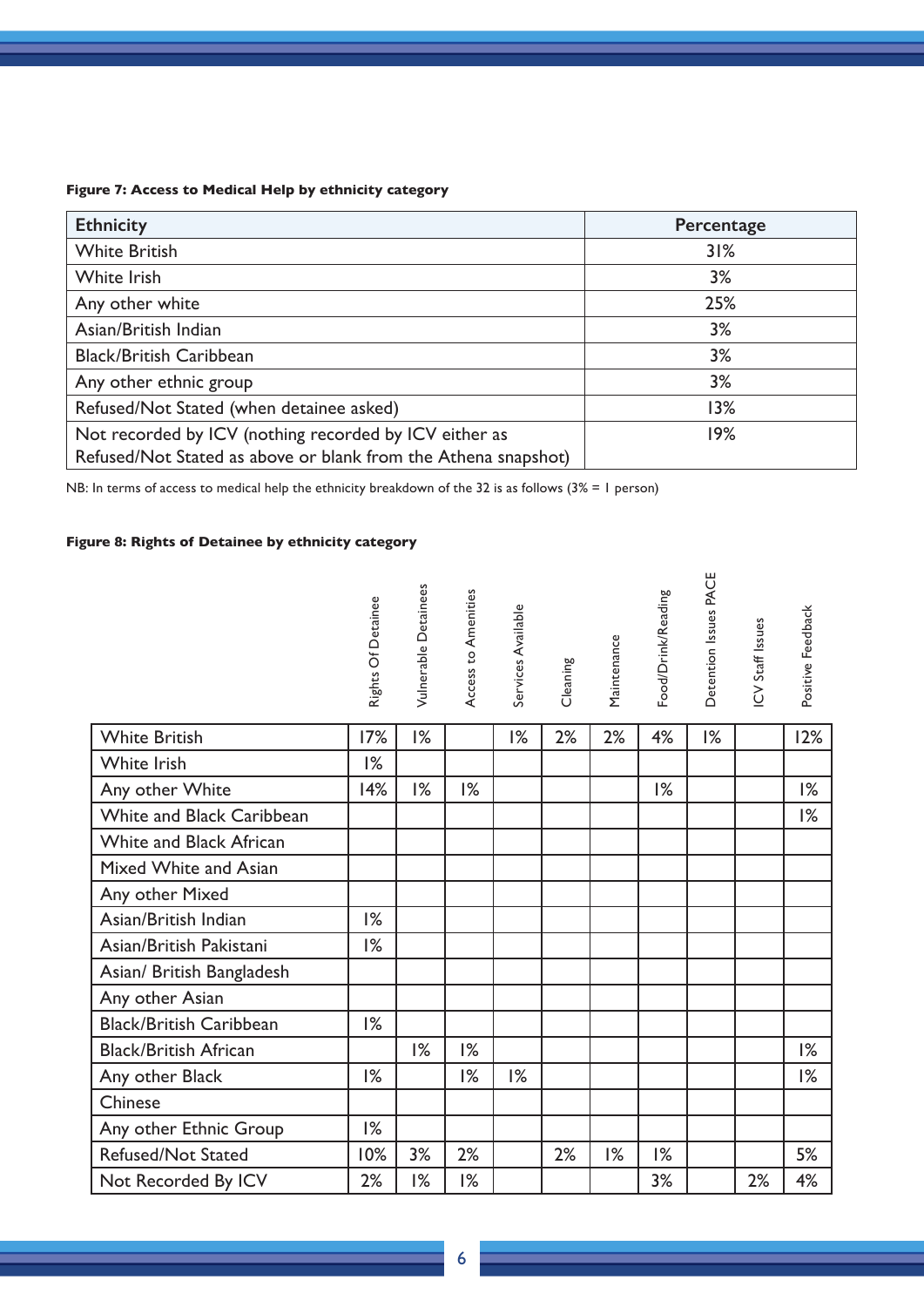#### **2. Cleanliness**

Cleanliness issues were of the second highest concern recorded by ICVs. Most of the 19 comments relate to cells awaiting cups and plates being removed. There was also some concern regarding a few general cleaning matters such as cells awaiting cleaning following the release of a detainee and showers/ toilets requiring cleaning after use.

#### **Figure 9: Issues relating to cleanliness**

|                           | <b>Totals</b> |
|---------------------------|---------------|
| Individual cell           | 13            |
| Showers                   |               |
| Corridor                  |               |
| Exercise yard             |               |
| Kitchen                   | 0             |
| Interview room            | O             |
| Reception                 | 0             |
| Prayer room               | 0             |
| <b>Total issues noted</b> | 9             |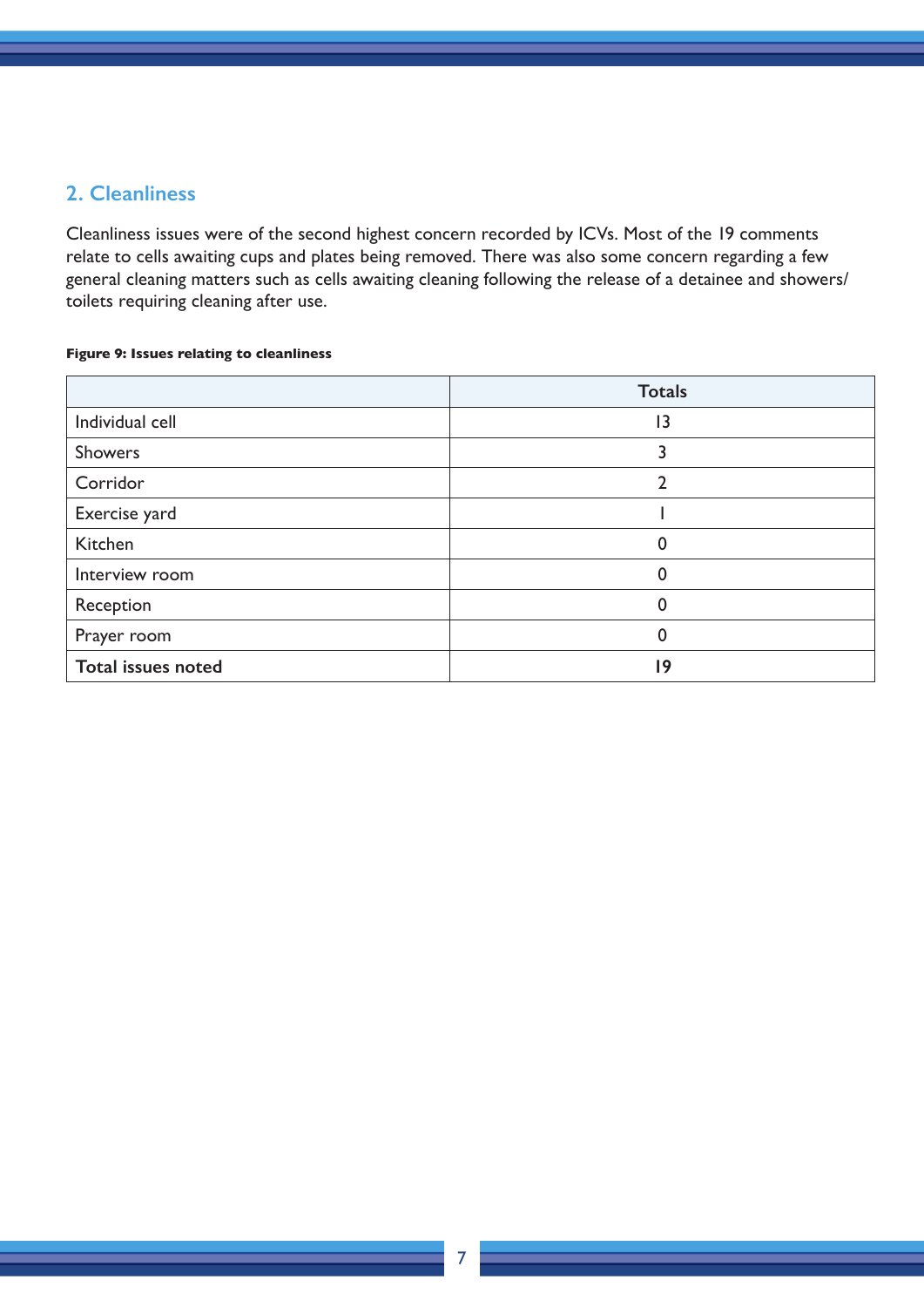### **3. Vulnerable Detainees**

The term vulnerable<sup>5</sup> applies to any person who, because of a mental health condition or mental disorder :

- (i) may have difficulty understanding or communicating effectively about the full implications for them of any procedures and processes connected with:
	- their arrest and detention; or (as the case may be)
	- their voluntary attendance at a police station or their presence elsewhere, for the purpose of a voluntary interview; and
	- the exercise of their rights and entitlements.
- (ii) does not appear to understand the significance of what they are told, of questions they are asked or of their replies:
- (iii) appears to be particularly prone to:
	- becoming confused and unclear about their position;
	- providing unreliable, misleading or incriminating information without knowing or wishing to do so;
	- accepting or acting on suggestions from others without consciously knowing orwishing to do so; or
	- readily agreeing to suggestions or proposals without any protest or question.

ICVs have identified 16 concerns specifically relating to vulnerable detainees in custody and these equate to four concerning children and 12 to adults

The concerns raised by the ICVs were brought to the attention of the force custody lead as an area for improvement. As a result of this the force custody lead reviewed the concerns raised by the ICVs and opportunities for learning identified were formally addressed through a custody action plan.

The action plan included refreshing training of custody staff with regards to Appropriate Adults and there has been significant recruitment of the additional Appropriate Adults for children. The provision of Appropriate Adults for children is a statutory responsibility of Hertfordshire County Council.

16 new children appropriate adult volunteers have been recruited and they have been supported by the delivery of joint local authority and police training sessions. The contract in place in relation to the provision of Appropriate Adults for Vulnerable Adults is with The Appropriate Adult Scheme (TAAS) and which is closely monitored by the force custody lead to ensure it remains fit for purpose.

The availability and numbers of Appropriate Adults is now monitored by the Force Head of Criminal Justice who reports to the Strategic Executive Board which is the forum for issues related to the effectiveness and efficiency of the policing service delivered in Hertfordshire.

Figure 10 shows that for the fourth year running, the Constabulary have not held anyone in a custody suite who has been detained under Section 136 of the Mental Health Act 1983, they are instead taken to a designated medical facility as a place of safety.

5 Police and Criminal Evidence Act 1984 (PACE) Code C – Revised July 2018 section 1.13(d)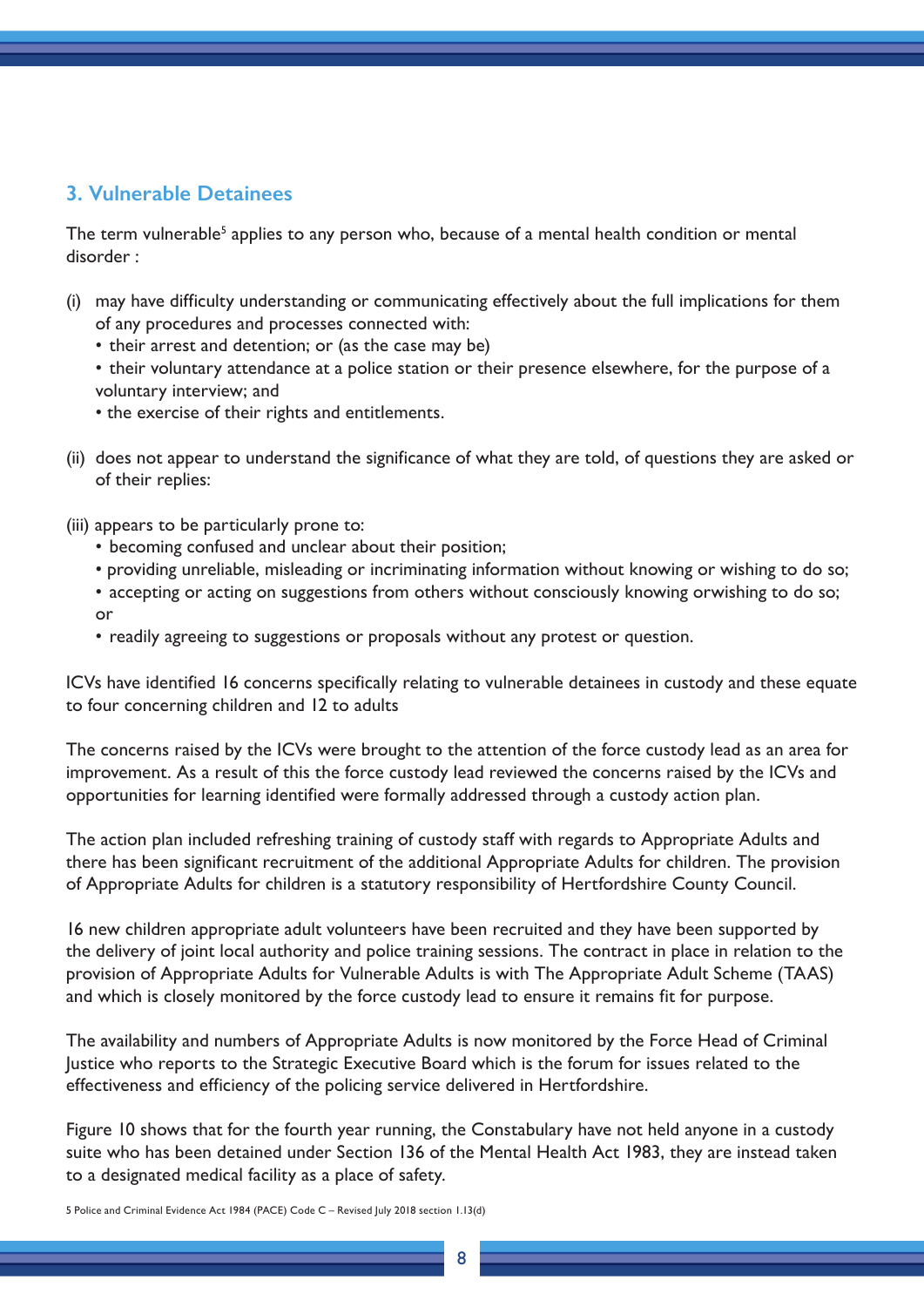

 $\mathcal{P}(\mathcal{P}(\mathcal{P}(\mathcal{P}(\mathcal{P}(\mathcal{P}(\mathcal{P}(\mathcal{P}(\mathcal{P}(\mathcal{P}(\mathcal{P}(\mathcal{P}(\mathcal{P}(\mathcal{P}(\mathcal{P}(\mathcal{P}(\mathcal{P}(\mathcal{P}(\mathcal{P}(\mathcal{P}(\mathcal{P}(\mathcal{P}(\mathcal{P}(\mathcal{P}(\mathcal{P}(\mathcal{P}(\mathcal{P}(\mathcal{P}(\mathcal{P}(\mathcal{P}(\mathcal{P}(\mathcal{P}(\mathcal{P}(\mathcal{P}(\mathcal{P}(\mathcal{P}(\mathcal{$ 

**Figure 10: Issues raised relating to vulnerable detainees**

or wishing to do so;

### **4. Food, Drink and Reading Material**

With specific reference to food, drink and reading category, detainees reported that there was a lack of reading material available within custody. All matters raised in this regard were addressed promptly.

| Figure 11: Issues raised relating to Food, Drink or Reading Material |  |
|----------------------------------------------------------------------|--|
|                                                                      |  |

| Issues relating to Food, Drink or Reading         | Totals | % of total |
|---------------------------------------------------|--------|------------|
| Detainee access to reading materials              | 13     | 12%        |
| Food correctly stored                             |        | $0\%$      |
| Food in date                                      | O      | 0%         |
| Dietary / Religious requirements                  |        | $0\%$      |
| Guidance to staff available and visible           | 0      | 0%         |
| Religious items - storage/condition/availablility |        | $0\%$      |
| <b>Total issues noted</b>                         |        |            |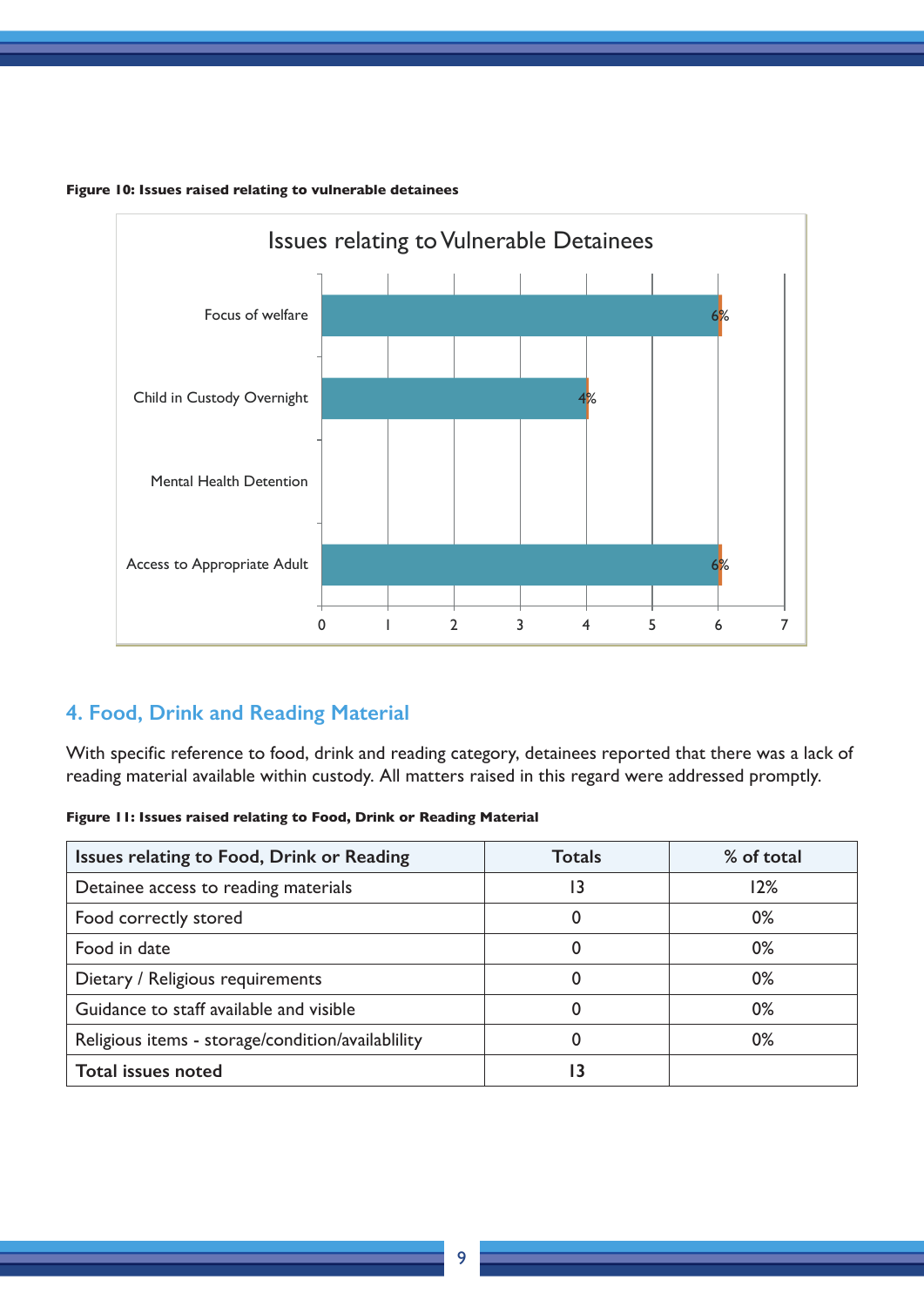#### **5. ICV Staff issues**

ICVs have reported occasional long waiting times for them to be admitted into custody. Access for ICVs should be prompt but due to pressures in the custody suites sometimes access is delayed. When this occurs reasons behind the delays are investigated and addressed.

#### **6. Access to Amenities**

Comments were also noted with regards to accessing amenities including those related to having a shower or exercising which had not previously been relayed to custody staff. In each instance this was addressed promptly.

#### **7. Maintenance**

Nine (three per cent) maintenance issues raised related to cell temperature (four), litter within the shower area (one) and toilet plumbing (four – rectified promptly).

#### **8. Services Available**

Services available related to three issues in all. One surrounding female dignity<sup>6</sup>, another referenced an extended delay before seeing a health care professional and one other detainee suggesting they required a nurse but after investigation it was found not to be the case.

#### **9. Detention Issues PACE**

Two suggestions of detention or PACE issues, relating to their length of stay, were perception issues by the detainee. ICVs checked custody records confirming that the detention was lawful.

#### **Positive Feedback**

ICVs also recorded a number of positive comments by detainees regarding their welfare in custody. Of the 84 positive comments, 40 detainees (22 per cent of those visited) chose to comment about their welfare saying they had been well treated. 38 ICVs (21 per cent of those visited) commented that the facilities were clean and generally supplies of equipment and food were good. ICVs also said that police staff were helpful and professional when dealing with detainees.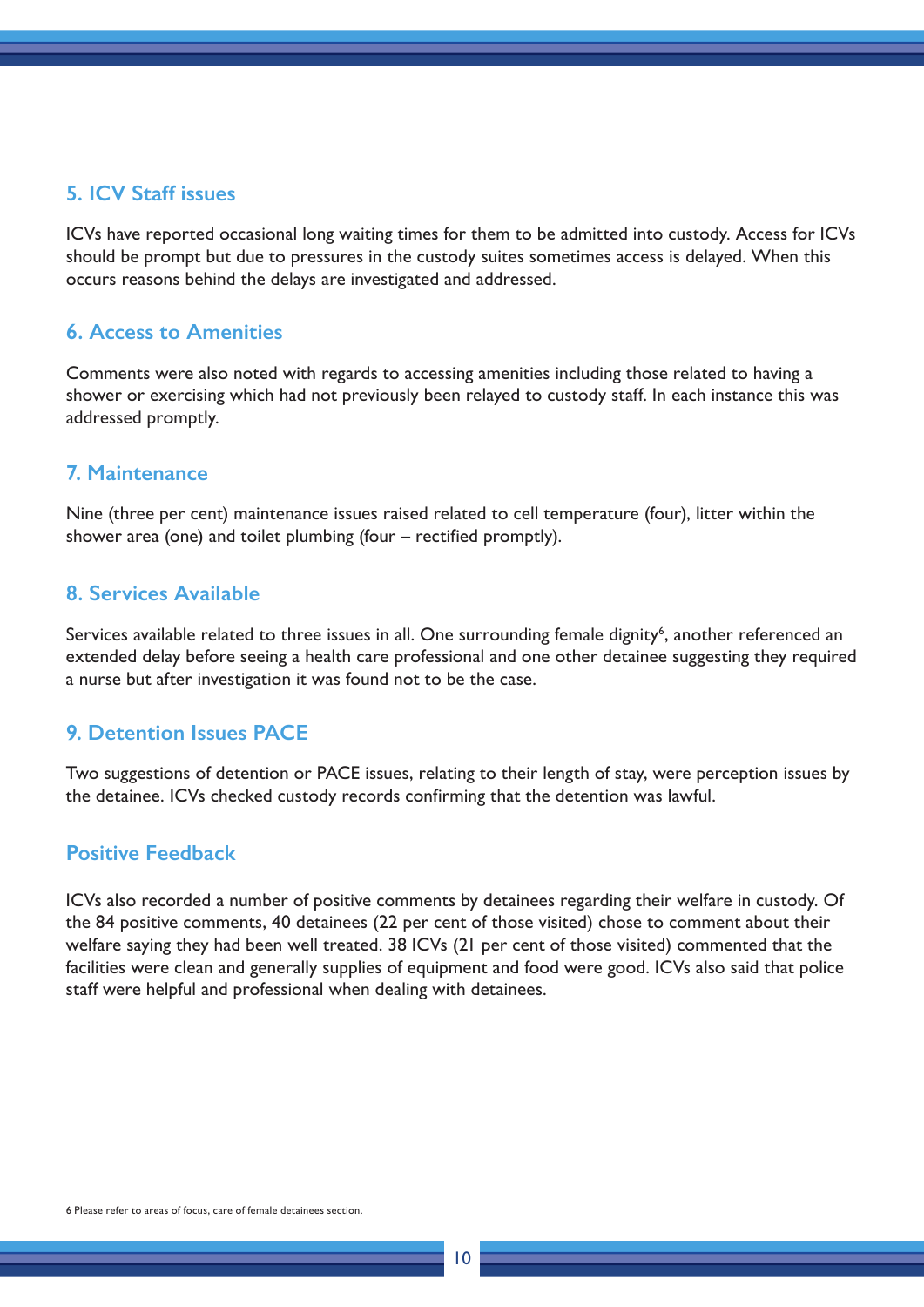## **Areas of focus this year**

### **Care of Female Detainees in Custody**

Nationally, there have been campaigns for improvements to the welfare of females in custody. It was and continues to be a national issue but due to the work by ICVs supported by ICVA it is anticipated Parliamentary time will be available this year for changes to be written into legislation with amendments to the Home Office Code of Practice and the Police and Criminal Evidence Act (PACE) Codes C & H. ICVs highlighted concerns at a local level in Hertfordshire and the Constabulary have taken on board the importance of this issue raising the bar to exceed national good practice for feminine hygiene packs and ensuring there is always a female officer available for female detainees. As a result, ICVs have received more guidance in the standards they can expect to see in this area within custody.

### **Supplies**

Supplies of blankets and towels were frequently found to be in short supply at the end of weekends and especially Bank Holiday weekends. Continual observation by ICVs reporting and subsequent discussions with the Constabulary have brought about the purchase of more supplies and generated better stock control.

### **IT Systems**

The changes to police IT systems, following the introduction of Athena in May 2018 have taken a while to embed with officers. By September a bespoke "snapshot" of those in custody was available for ICVs. This now provides both custody staff and ICVs with all relevant information prior to visiting detainees. This bespoke addition to Athena, suggested by the Commissioner's Volunteer Team has been shared as good practice with other forces.

### **Quality Assurance Framework**

April 2018 saw the introduction of a Quality Assurance Framework by the Independent Custody Visiting Association (ICVA) which enables schemes to reflect on how they comply with the Code of Practice, the legislation which underpins custody visiting. It seeks to encourage schemes to celebrate areas of strength, promote custody visiting and the achievements schemes have made, drive performance and increase sharing of good practice.

The end of March 2019 saw results from the Quality Assurance Framework announced where Hertfordshire OPCC were confirmed at a Silver Award standard, showing a good standard of custody visiting and volunteer management. The award serves as a credit to our committed and dedicated custody visitors who have not only accepted change as driven by the Commssioner, but whose input has helped to drive forward changes both at a local and national level.